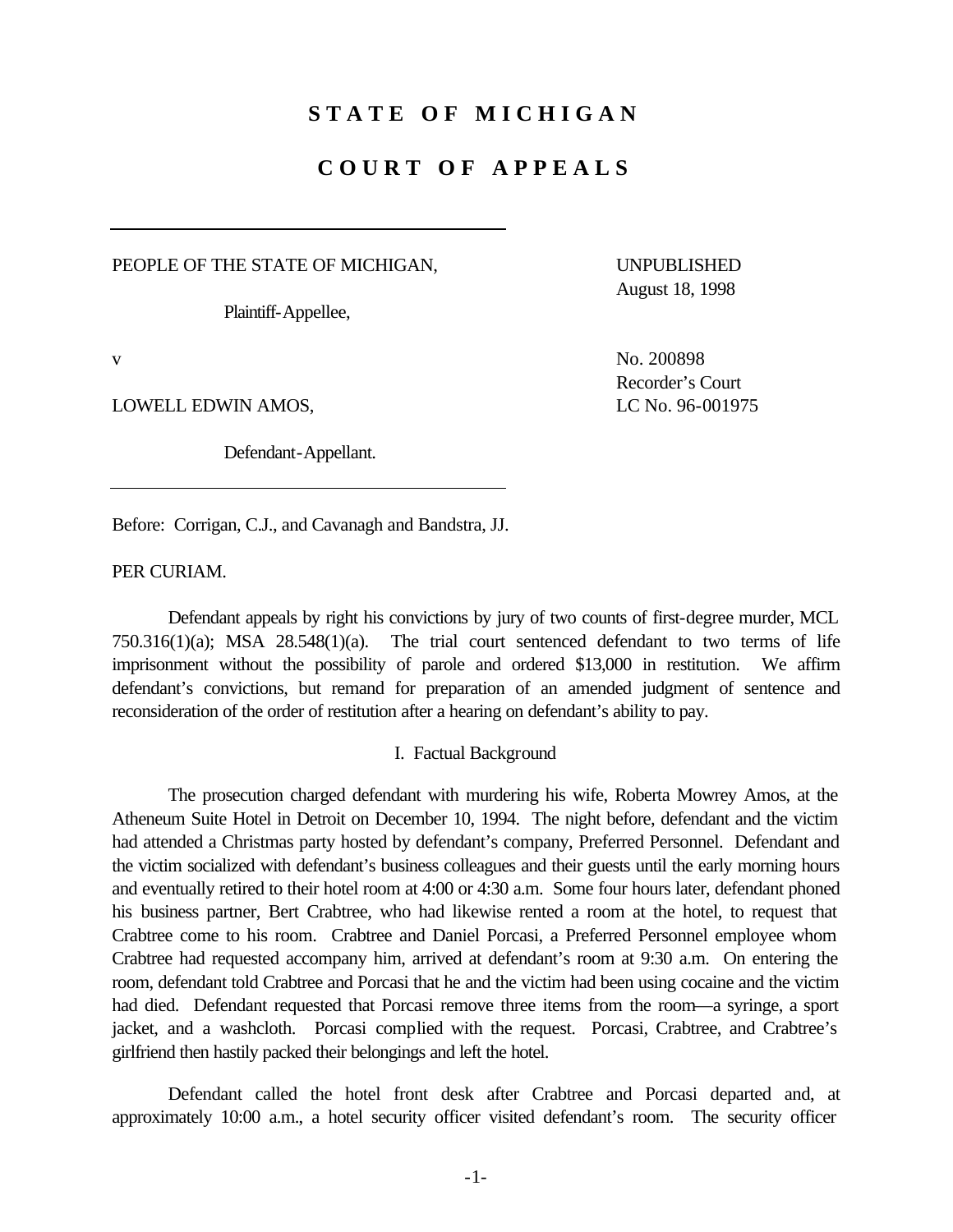subsequently notified the police of the victim's death. Defendant told the police that he and the victim had used cocaine during the previous night, claiming that he snorted the drug, while the victim inserted it in her anus and vagina. Defendant maintained that he awoke to discover the victim dead. He admitted that he disposed of the contraband before calling security.

Defendant returned to the hotel during the afternoon on the day of the victim's death to retrieve property stored in the hotel safe. Security Officer Stanley Cann testified that after he handed defendant the victim's jewelry, defendant stated, while holding a female's Rolex watch, that "this is the bulk of the money." That evening, defendant drove to Crabtree's house. He and Crabtree then drove to Porcasi's home, where defendant retrieved the washcloth, syringe, and sport jacket.

Dr. Sawait Kanluen, the Wayne County Chief Medical Examiner, observed no signs that the victim suffered internal or external injuries, except for an abrasion on the victim's forehead and two small bruises on her body. Blood testing, however, demonstrated that the victim's blood cocaine level was 3.7, about fourteen or fifteen times the average level in deaths caused by overdose. Dr. Kanluen opined that the victim died of acute cocaine poisoning "very soon" after the cocaine was introduced and, as of 11:00 a.m., she had been dead between four and eight hours. He further opined on the basis of the police investigation that someone other than the victim had introduced the cocaine into her body.

Dr. Kanluen observed no needle marks on the victim's body and no evidence of prior drug use. Phyllis Good, a state police forensic chemist, testified that a vaginal swab taken from the victim revealed trace amounts of cocaine, but rectal and oral swabs tested negative for cocaine. The bed sheet removed from the hotel room, however, was covered with cocaine residue, with a higher concentration of cocaine in the location where the victim's body was found. Good opined that the stain on the sheet was consistent with the introduction of cocaine into the victim's body in liquid form and a subsequent attempt to remove the substance from the body. She further opined that a syringe without a needle could be used to inject a strong concentration of cocaine solution into someone's throat, vagina, or anus. Another expert, Amy Michaud, testified that a pillow case from defendant's hotel room had blood, cosmetics, and lip impressions on it. She discovered both potassium and chlorine (in the form of chloride) on the pillow case but declined to opine that the chemicals were from potassium chloride, a substance commonly used in medicinal solutions, because cocaine could also explain the presence of chloride.

 during the night before her death, with the victim administering the cocaine to herself vaginally. Defendant claimed that he discovered that the victim was dead when he awoke the next morning. He Defendant denied murdering the victim. He maintained that he and the victim used cocaine further explained that he cleaned up the room to remove cocaine residue, the syringe, and the sport jacket because he did not want the police to charge him with cocaine possession.

## II. Prosecutorial Misconduct

Defendant contends that the prosecutor's comments, questions, and remarks throughout trial denied him a fair trial. We disagree. We accord prosecutors great latitude in their arguments and conduct. *People v Bahoda,* 448 Mich 261, 282; 531 NW2d 659 (1995). This Court reviews questions of prosecutorial misconduct on a case by case basis to determine whether the conduct denied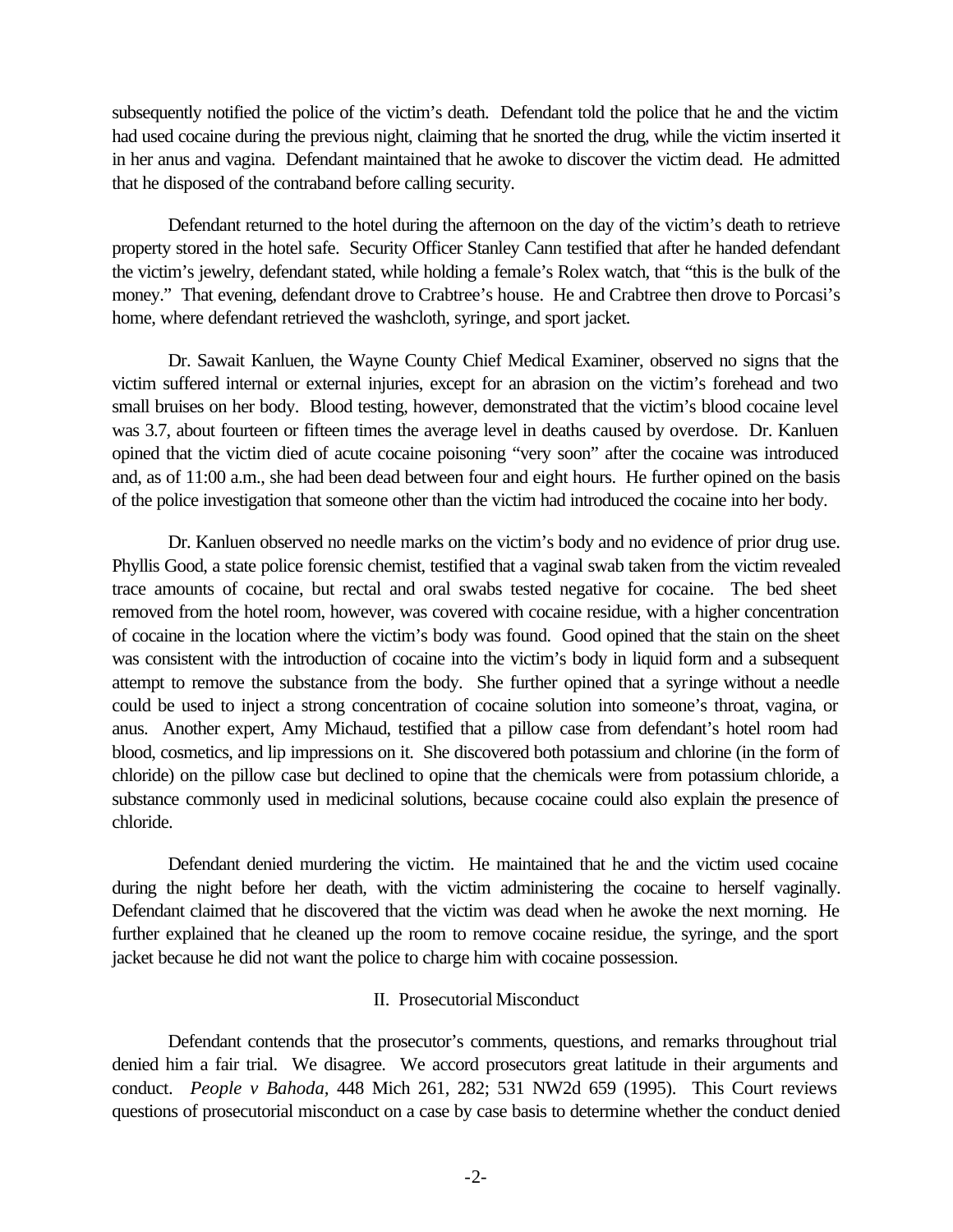the defendant a fair and impartial trial. *Id.* at 267 n 7; *People v Legrone,* 205 Mich App 77, 82; 517 NW2d 270 (1994).

#### A. Introduction of Evidence

Defendant first argues that the prosecutor engaged in misconduct by introducing (1) the testimony of Mary Zellinger and Martha Ross regarding defendant's extramarital affairs and sexual relationships while unmarried, (2) impeachment evidence consisting of testimony by the victim's aunt that defendant's former secretary, Carol Simpson, told her that Simpson was surprised that the victim would marry defendant because defendant had killed Carolyn Amos, and (3) evidence regarding defendant's numerous false representations about his military record, including his contention that he served in Vietnam. We reject defendant's argument as wholly without merit. The trial court, over defendant's objections, admitted the evidence.<sup>1</sup> A prosecutor does not commit misconduct by introducing evidence permitted by the trial court. *People v Curry,* 175 Mich App 33, 44; 437 NW2d 310 (1989). Further, the prosecutor properly limited her argument regarding the impeachment evidence to the subject of witness credibility. *People v Howard,* 226 Mich App 528, 548; 575 NW2d 16 (1997); *People v Lee,* 212 Mich App 228, 255; 537 NW2d 233 (1995).

### B. Questioning of Witnesses

Defendant next contends that the prosecutor improperly questioned him about (1) dating his second wife while married to his first wife, (2) his sexual relationship with a woman before he married the victim, (3) whether widowers "get special attention from society." We disagree. We are precluded from reviewing defendant's first assertion of improper questioning because he did not object below. *People v Bass,* 223 Mich App 241, 246; 565 NW2d 897 (1997), vacated in part on other grounds 457 Mich 865 (1998). A curative instruction could have eliminated the prejudicial effect of the question in this case and no miscarriage of justice would result from our failure to review. *Id.* Further, we conclude that the latter two questions did not deny defendant a fair trial because the trial court's instruction that the attorneys' questions and remarks were not evidence and admonishment that the jury not convict defendant because of his infidelity dispelled any prejudice. See *Bahoda, supra* at 281; *People v McElhaney,* 215 Mich App 269, 284; 545 NW2d 18 (1996).

#### C. Remarks

We reject defendant's argument that the prosecutor improperly argued facts not in evidence during closing argument when she suggested that defendant smothered his second wife, Carolyn Amos, but managed to avoid prosecution in Indiana. This Court considers the prosecutor's remarks during closing argument as a whole in light of defense arguments and the relationship they bear to the evidence admitted at trial. *People v Lawton,* 196 Mich App 341, 353; 492 NW2d 810 (1992); *People v Johnson,* 187 Mich App 621, 625; 468 NW2d 307 (1991). We examine the pertinent portion of the record and evaluate the prosecutor's remarks in context in order to determine whether the defendant was denied a fair and impartial trial. *Legrone, supra* at 82-83.

Defendant correctly notes that neither the county coroner in Indiana nor the assistant Wayne County Medical Examiner could determine a cause of death for Carolyn Amos. Contrary to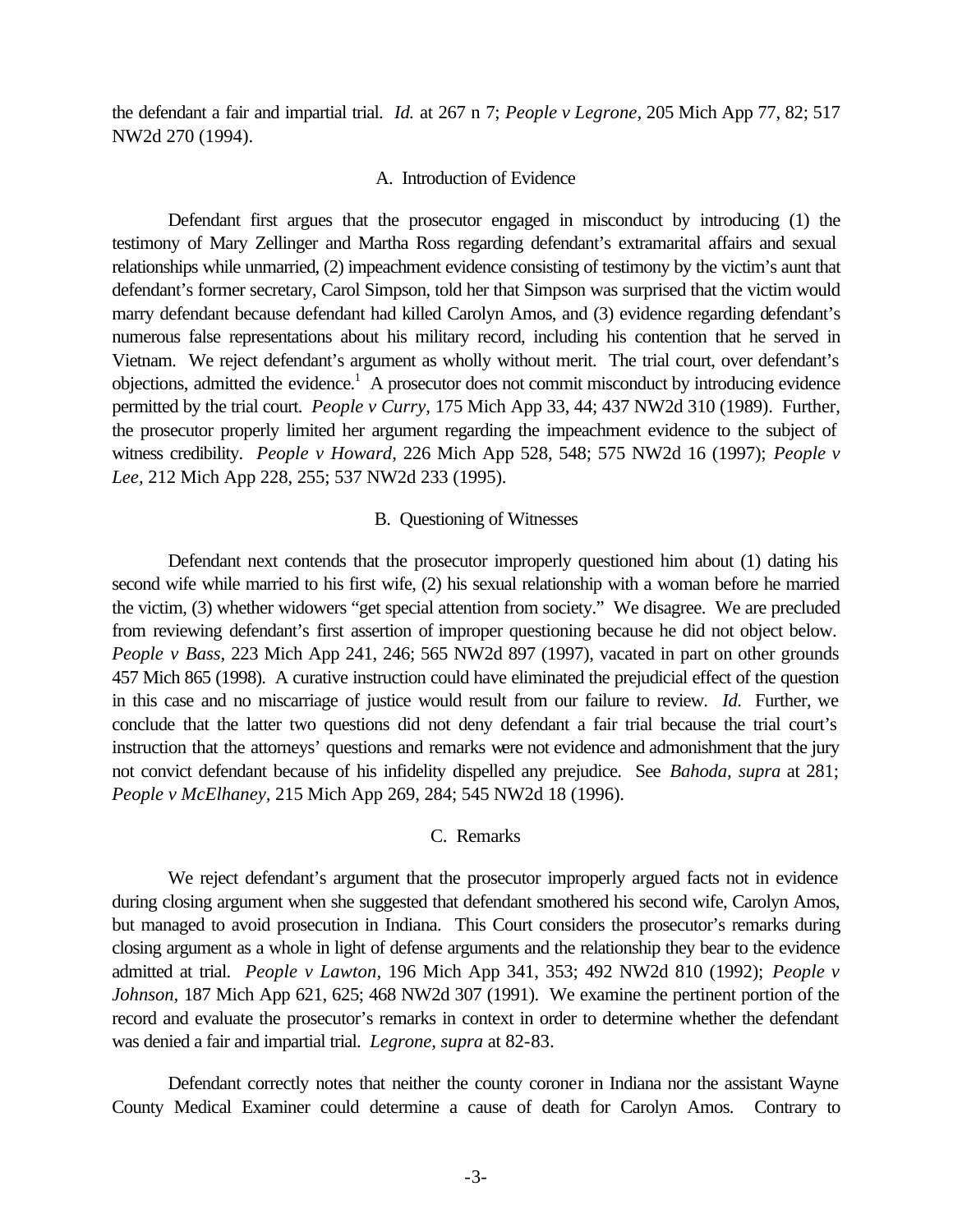defendant's assertion, however, evidence existed to support the prosecutor's theory that Carolyn Amos was smothered. Dr. Calvin Steussy, the Indiana pathologist who performed the autopsy, found "intense pulmonary congestion with slight edema bilateral" and "passive congestion, brain, liver and kidney." He stated his conclusion as follows:

[I]ntense pulmonary congestion, slight pulmonary edema, and frothing at the mouth suggest terminal blockage of the respiratory system. However, the signs of asphyxia and (sic) minimal and inconclusive . . . The pulmonary congestion and slight edema indicates that the patient did not die of sudden cardiac arrest as there was a functioning pump terminally to produce these changes.

The prosecutor properly argued a permissible inference arising from this evidence. *Lee, supra* at 255.

Defendant further argues that the prosecutor improperly remarked in response to his statement that one does not look at a clock after finding his spouse dead that "[t]hat's an experience you've already had once." Upon defendant's objection, the trial court directed that the prosecutor rephrase the final remark as a question. We conclude that the prosecutor's remark, even if improper, did not deny defendant a fair trial because the trial court instructed the jury that the attorneys' questions and remarks were not evidence. See *McElhaney, supra* at 284.

Defendant additionally argues in propria persona that numerous other allegedly improper remarks during the prosecutor's opening statement, questioning of witnesses, and closing argument denied him a fair trial. Because defendant failed to preserve these issues by objecting below, we will review them only if the failure to do so would result in a miscarriage of justice or a curative instruction could not have eliminated the prejudicial effect of the improper remarks. *People v Stanaway,* 446 Mich 643, 687; 521 NW2d 557 (1994). Our failure to review would not result in a miscarriage of justice in this case because, even if improper, the remarks were unlikely to divert the jury's attention from the evidence and the trial court instructed the jury that the attorneys' questions and remarks were not evidence. *McElhaney, supra* at 284.

## D. Other Alleged Misconduct

We reject defendant's argument that the prosecutor engaged in misconduct by urging the trial court to reconsider its decision to exclude evidence regarding the deaths of defendant's first wife and mother. In denying the prosecutor's request for relief regarding the trial court's pretrial order excluding the evidence, the Michigan Supreme Court explicitly encouraged the trial court to follow a "wait and see" approach to the evidence:

As to the remaining evidentiary items, we deny relief at this time while encouraging the trial court to follow the flexible approach of *People v VanderVliet,*  444 Mich 52, 90-91; [508 NW2d 114] (1993), at the stage of rebuttal or on a motion to reopen after the conclusion of all proofs:

The probative value of other acts evidence and its true potential for prejudice is often unclear until the proofs are actually presented. . . .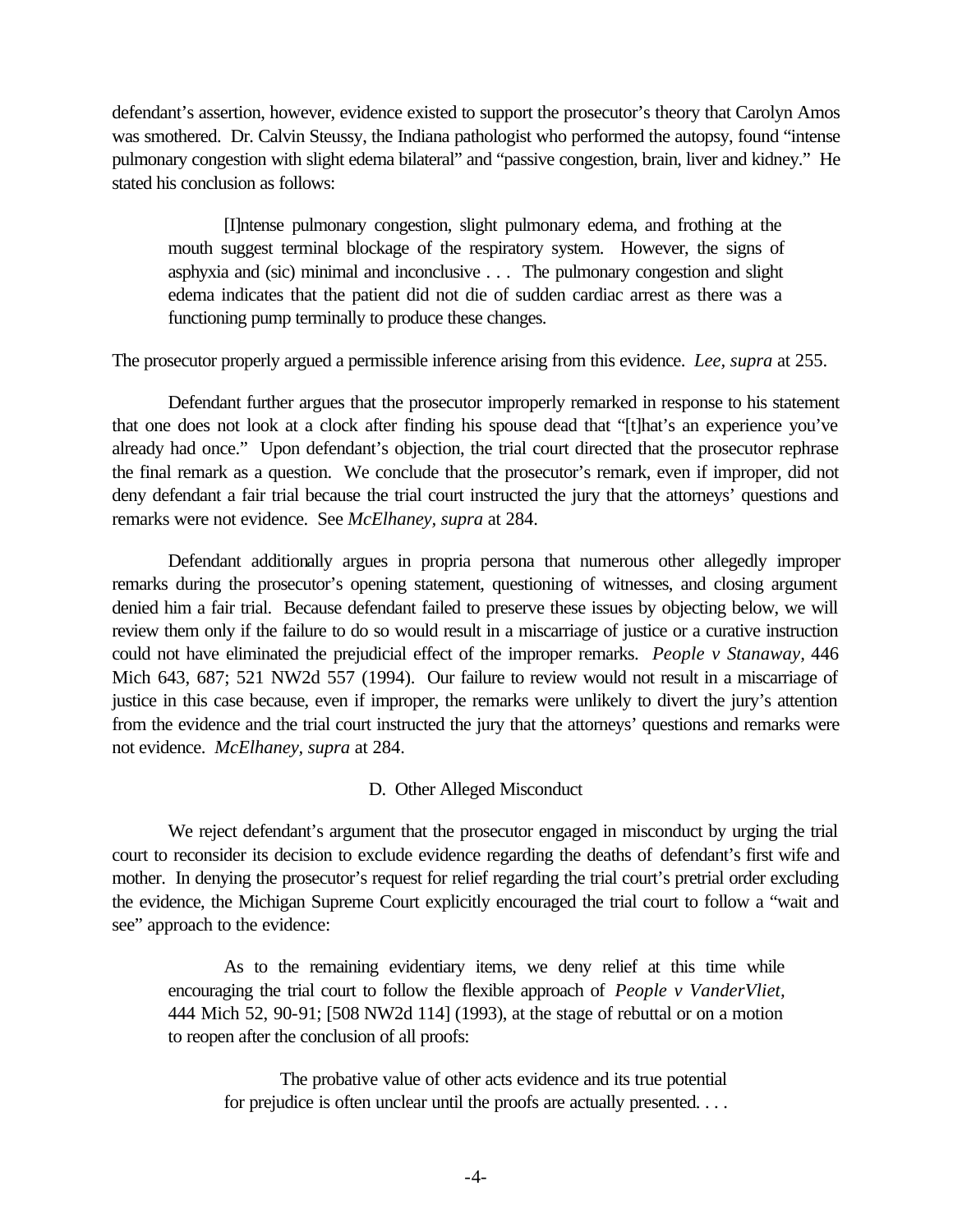The prosecutor should not be allowed to introduce other acts evidence only because it is technically relevant, nor should the defendant be allowed to interdict proofs that are highly probative of a truly contested issue. By waiting to determine the admissibility of other acts evidence . . . the trial court is able to forestall gamesmanship by the parties and insure the admission of evidence that possesses significant probative value. [*People v Amos*, 453 Mich 885; 552 NW2d 917 (1996).]

The prosecutor clearly did not commit misconduct by moving to admit the evidence in accordance with our Supreme Court's directive.

conclude that no such injustice will result from our adherence to the prior panel's decision in this case.<sup>2</sup> We next decline defendant's invitation to reconsider the prior panel's decision reversing the trial court's grant of a mistrial. Under the law of the case doctrine, an appellate court's determination of law will not be differently decided on a subsequent appeal in the same case if the facts remain materially the same. *People v Kozyra,* 219 Mich App 422, 433; 556 NW2d 512 (1996). We recognize that this Court need not apply the law of the case doctrine in criminal proceedings if it would create an injustice, *People v Phillips (After Second Remand),* 227 Mich App 28, 33; 575 NW2d 784 (1997), but *Kozyra, supra* at 433.

Defendant next argues that the prosecutor improperly intimidated witness Scott Robinett, a former Marion (Indiana) County Sheriff's Department detective who testified regarding Ruth Loftus' credibility. We conclude that the alleged misconduct, even if substantiated, did not deprive defendant of a fair trial because the witness did not change his testimony. Robinett testified before the jury that, during a break in the trial, the prosecutor and officer-in-charge of the case attempted to intimidate him into changing his testimony regarding Loftus' lack of credibility. The jury properly weighed this evidence in evaluating the credibility of the witness. *People v Lemmon,* 456 Mich 625, 637; 576 NW2d 129 (1998).

Finally, we decline to review defendant's remaining argument that the prosecutor's remarks reported in the media tainted the jury pool. Although the media covered this case, defendant has failed to develop an adequate record to facilitate our review of whether the pretrial publicity was so prejudicial that we will presume that the entire community was both exposed to the publicity and prejudiced by it. See *People v Jendrzejewski,* 455 Mich 495, 501; 566 NW2d 530 (1997). Moreover, we note that defense counsel stated that he was satisfied with the jury.

### III. Evidentiary Issues

### A. Evidence Regarding the Death of Carolyn Amos

Defendant first argues that the trial court abused its discretion in admitting evidence regarding the death of defendant's second wife, Carolyn Amos, under MRE 404b. We disagree. This Court reviews the trial court's evidentiary decisions for an abuse of discretion. *Howard, supra* at 551.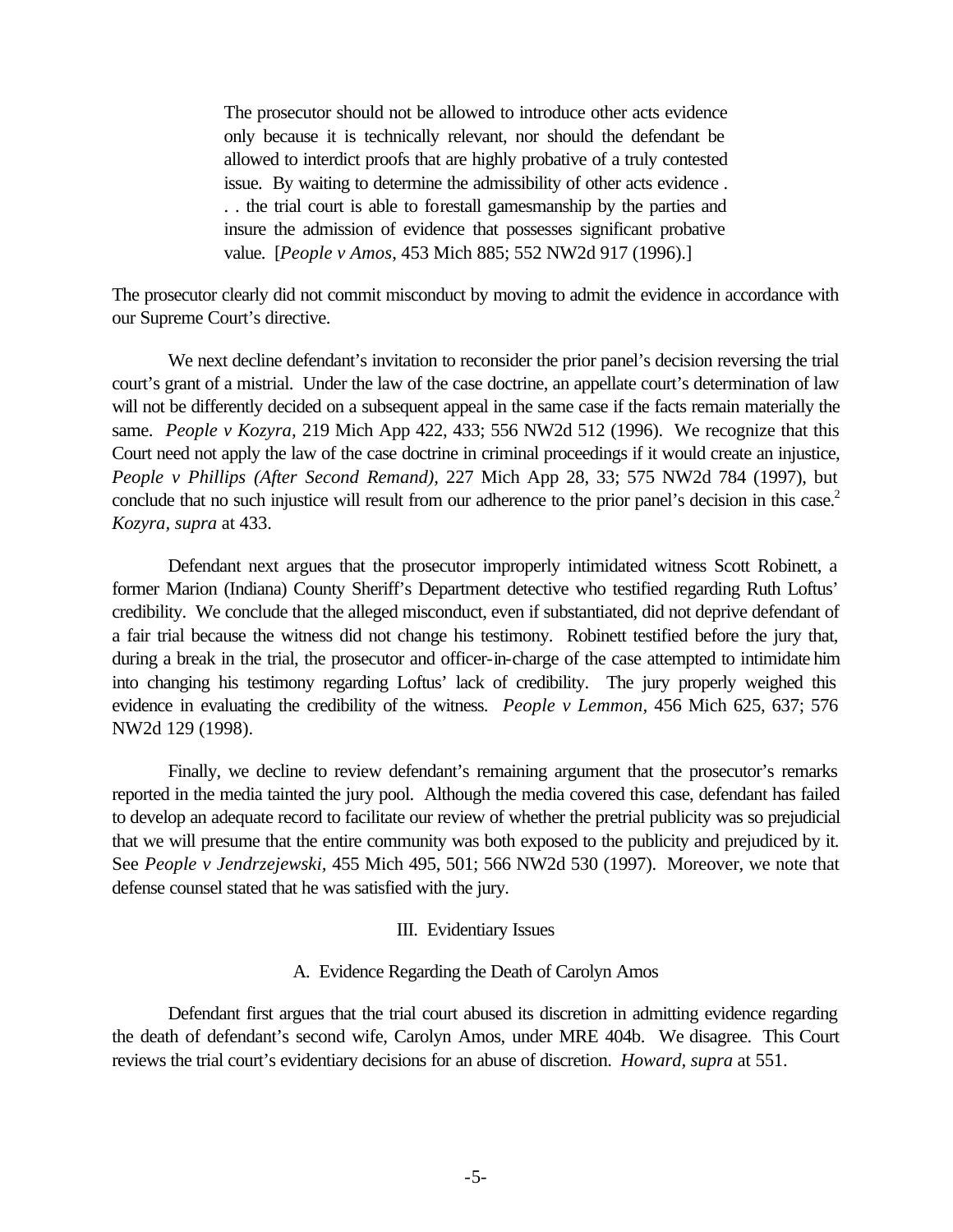Evidence of other crimes, wrongs, or acts is not admissible to prove the character of a person in order to show that he acted in conformity therewith. *People v Ullah,* 216 Mich App 669, 674; 550 NW2d 568 (1996). The evidence is, however, admissible under MRE 404(b) for other purposes, such as to show motive, intent, or absence of mistake or accident. *Id.* MRE 404(b) is a rule of inclusion that "permits the admission of evidence on any ground that does not risk impermissible inference of character to conduct." *People v Starr,* 457 Mich 490, 496; 577 NW2d 673 (1998).

The Michigan Supreme Court has established a four-prong standard for admission of other acts evidence. *VanderVliet, supra*, amended 445 Mich 1205 (1994). The trial court must first discern whether the prosecutor is offering the evidence under something other than a character to conduct theory. *Id.* at 74. If the prosecutor offers the evidence for another purpose, the trial court must determine whether the evidence is relevant, *i.e.* whether the evidence is logically relevant to an issue or fact of consequence at trial and has a tendency to make that fact more or less probable than it would be without the evidence. *Starr, supra* at 497-498; MRE 401-402. If the evidence is relevant, the trial court must employ a balancing process under MRE 403 to determine whether the danger of unfair prejudice substantially outweighs the probative value of the evidence. *Starr, supra* at 498; *VanderVliet, supra* at 74-75. If the trial court admits the evidence, the court may, upon request, give a limiting instruction. *Id*. at 75.

In this case, the trial court admitted the evidence regarding Carolyn Amos' death, reasoning as follows:

In this case, I do believe that Mr. Amos puts the issue of accident in issue by telling various people, Mr. Crabtree I think it was, as well as the security personnel, and the person who came to the suite with Mr. Crabtree, I think his name is Portia (sic), and also his statements to police that, basically, he and his wife, Roberta Amos, were doing drugs and that she overdosed, and that Mr. Amos later fell asleep. When he woke up, that she was dead. He appears to be fashioning a defense of accident or mistake and his intent is in issue.

In Vandervliet at page seventy, it states that 404 (b) does not require a high level of similarity between the other acts and the act charged. It does require on page eighty of that case that the charged crime in the other act must be of the same general category. That is the language from Vandervliet.

And with regard to the death of Carolyn Amos, it does appear to be very consisten (sic) or of the same general category of the death regarding Roberta Amos. The similarities are striking in that it is Mr. Amos who was the last one to see both of them alive. They are (sic) both, Carolyn Amos, as well as Roberta Amos, is (sic) in relatively good health prior to their death. It's this defendant who finds the body of both. There is delay and delay in calling for help to get medical assistance for them. When medical help does arrive the body is cold in both cases.

And with regard to Carolyn Amos, he tells people that there was an electrocution, that there was a hair dryer involved. And that even in the Carolyn Amos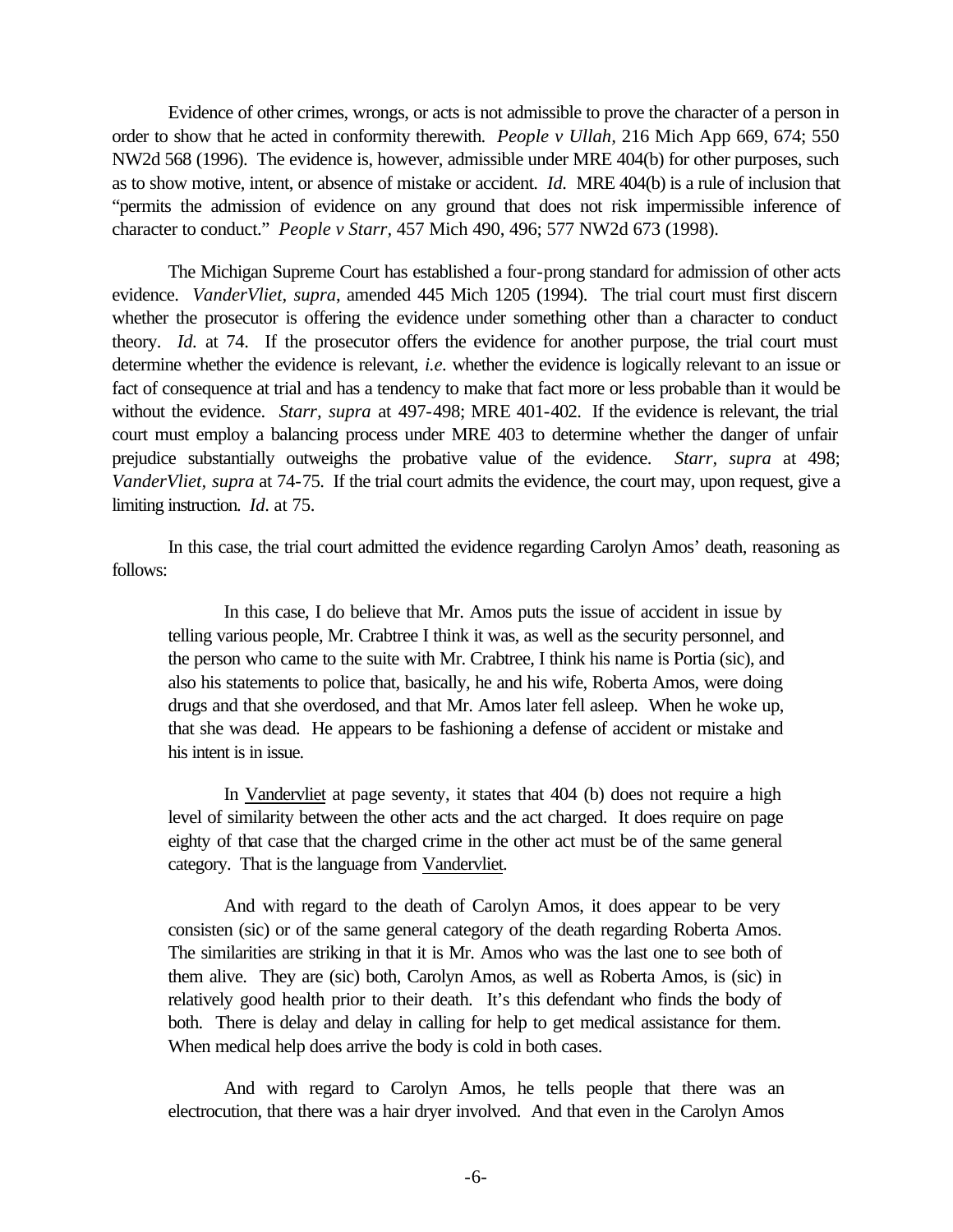case, or the Carolyn Amos death, he is also fashioning a theory or defense of accident with regard to the electrocution, and that defense or theory or explanation, I should say, appeared to be inconsistent with the physical evidence which was found there at the scene, and the dryer was ruled out as playing a part in that death.

Also, there's a similarity in that the scene looking at the evidence could arguably (sic) been tampered with. There was a wine glass in the Carolyn Amos case which defendant said he took to her. By the time the police arrived, that wine glass had been washed, rinsed, and was in the dishwasher. With the guarded case of Roberta Amos, this defendant, according to the testimony at the exam, gave Mr. Portia (sic) a coat, with a syringe, and there was a rag which had a smell coming from it which was similar to the smell in the case of Carolyn Amos.

Granted, there are differences between the two. The Carolyn Amos case was not a death regarding poison by way of cocaine. It does not appear to be the same financial motive in this case, allegedly, as it was in the Roberta or in the Carolyn Amos case as well. But I do think they are the same general category, and that would meet the requirements under Vandervliet, number one, thats (sic) offered for a proper purpose which would show absence of – accident absent (sic) of mistake. It is logically relevant. It makes it more unlikely that there is one accidental death regarding his wife, and then another accidental death regarding Roberta Amos. I think that makes it logically relevant as relates to this case, and it's not more prejudicial than probative.

\* \* \*

In this case, I do think there is at least a predicate showing to allow the admissibility of the Carolyn Amos case, the scene with the wine glass, the defendant's explanation of the electrocution, the circumstantial evidence (sic) him being the last one seeing her alive, the delay in calling for help, I think is a sufficient foundational showing to allow the Carolyn Amos case to be admitted at this trial, and the People's motion to allow the admissibility of that case regarding Carolyn Amos is hereby admitted.

We agree with the trial court that the evidence was relevant to the critical issue at trial--whether the victim died of her own hand by accidental overdose or died of acute cocaine poisoning as the result of cocaine administered by defendant with the intent to kill. Defendant vigorously advocated a theory of accidental death in both the victim's and Carolyn Amos' death. Defendant was the person who discovered both bodies and reported the deaths to the authorities. As the trial court correctly noted, it appears that defendant tampered with, or destroyed, evidence at both crime scenes. In the present case, defendant cleaned the hotel room, flushed cocaine down the toilet, and had Porcasi remove a syringe, sport jacket, and washcloth from the room. He later retrieved these items from Porcasi. Regarding the death of Carolyn Amos, the coroner suggested that the body had been moved because Carolyn Amos would not have fallen in the position she was discovered. Further, although defendant did not reap the financial windfall from the victim's death that he did from the death of his second wife, substantial evidence existed that defendant was experiencing financial difficulties and that the victim intended to divorce him. The trial court correctly determined on the basis of this evidence that the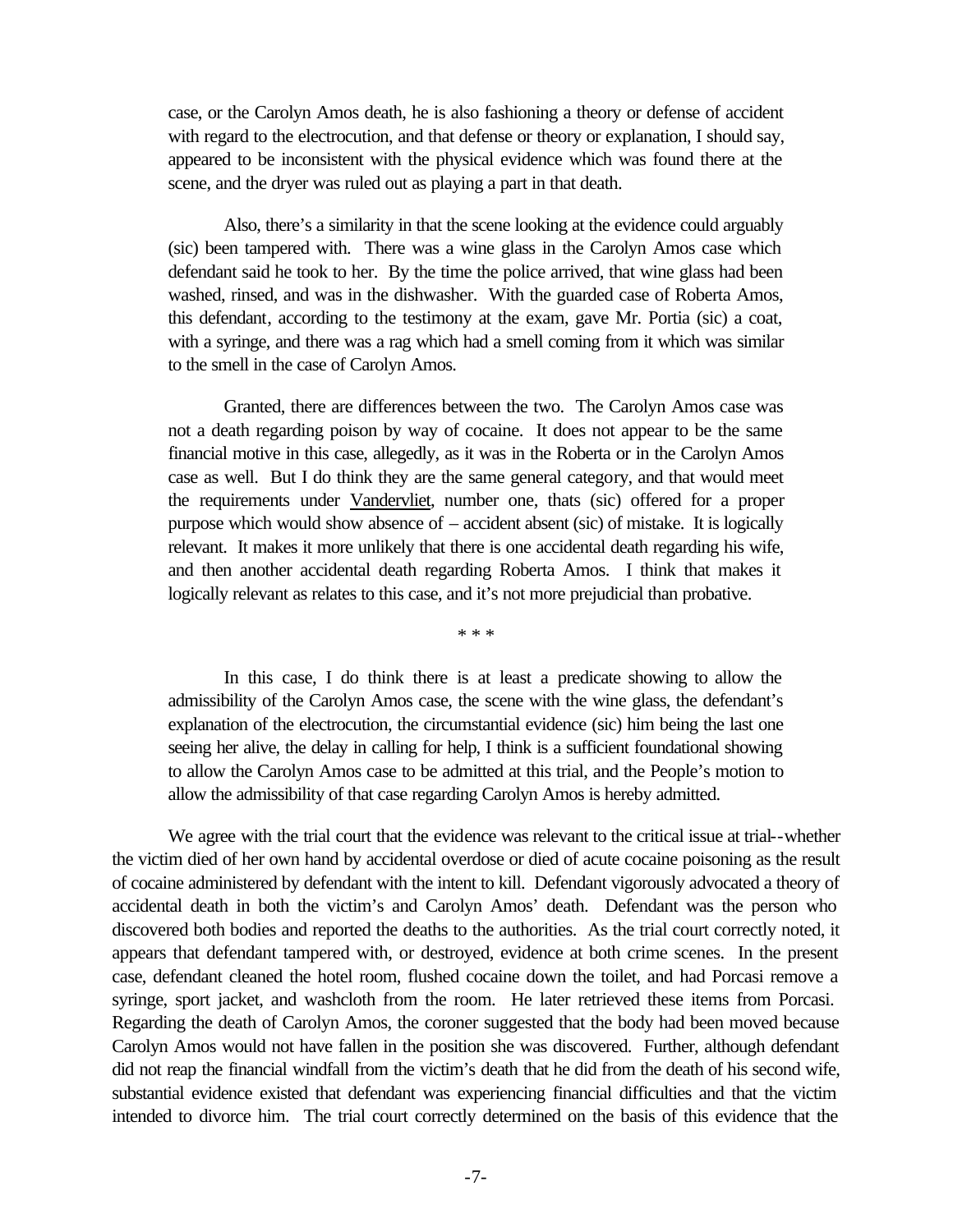deaths were of the same general category so as to render evidence regarding Carolyn Amos' death relevant to the issue of whether the victim's death was an accident.

We recognize that the evidence pointing to defendant's involvement in Carolyn Amos' death was not as strong as that in the instant case. The prosecution need not, however, have proven defendant's guilt in murdering Carolyn Amos beyond a reasonable doubt. Rather, the prosecution only had to prove this foundational element of fact by a preponderance of the evidence. *People v Burton,*  433 Mich 268, 295; 445 NW2d 133 (1989). The Indiana County Coroner, the pathologist who performed the autopsy, and the assistant medical examiner who reviewed the autopsy results agreed that Carolyn Amos' death was "unnatural" but they could not pinpoint a cause of death. Other evidence, however, linked defendant to the crime. Ruth Loftus testified that defendant admitted killing Carolyn Amos. Further, defendant's guest, John Matthews, while maintaining that defendant did not have time to kill Carolyn Amos, admitted that defendant could have left the room without his knowledge. The trial court could properly conclude on the basis of this evidence that the prosecution established by a preponderance of the evidence that defendant killed his second wife.

We likewise reject defendant's argument that the danger of unfair prejudice substantially outweighed the probative value of the evidence. That determination is generally "best left to a contemporaneous assessment of the presentation, credibility, and effect of the testimony by the trial judge." *Ullah, supra* at 675. Here, although the prosecutor presented overwhelming evidence that the victim died as the result of the ingestion of a massive amount of cocaine, the prosecutor possessed less evidence that the overdose was not accidental. Although blood testing revealed that the victim's blood cocaine level was 3.7, an amount that Dr. Kanluen testified was about fourteen or fifteen times the average level in deaths caused by overdose, the jury could have interpreted the evidence as consistent with defendant's contention that the victim was an inexperienced cocaine-user who accidentally overdosed. The evidence regarding Carolyn Amos' death refuted defendant's claim that the victim's death was accidental. Given the probative force of the evidence and the court's limiting instruction, we conclude that the evidence "did not stir the jurors to 'such passion . . . as to [be swept] beyond rational consideration of [the defendant's] guilt or innocence of the crime on trial.'" *Starr, supra* at 503, quoting McCormick, Evidence (2d ed), § 190, p 454. Accordingly, the trial court did not abuse its discretion in admitting the evidence.

### B. Remaining Evidentiary Issues

Defendant argues that the trial court abused its discretion in admitting the testimony of Ruth Loftus that defendant stated that he killed Carolyn Amos and probably would kill his next wife. We cannot consider defendant's argument. The trial court originally excluded the testimony, but our Supreme Court reversed the trial court's ruling. *Amos, supra*. This Court is bound by the Supreme Court's decision. See *People v Russell,* 149 Mich App 110, 114-116; 385 NW2d 613 (1985).

Defendant further contends that the trial court abused its discretion in qualifying witness Phyllis Good as an expert in the "area of crime scene evaluation." Contrary to defendant's assertion, he did not preserve this issue by objecting below. *People v King,* 210 Mich App 425, 433; 534 NW2d 534 (1995). Rather, defense counsel expressly declined to object after engaging in a lengthy voir dire regarding the witness' qualifications. Consequently, we will review this issue only if manifest injustice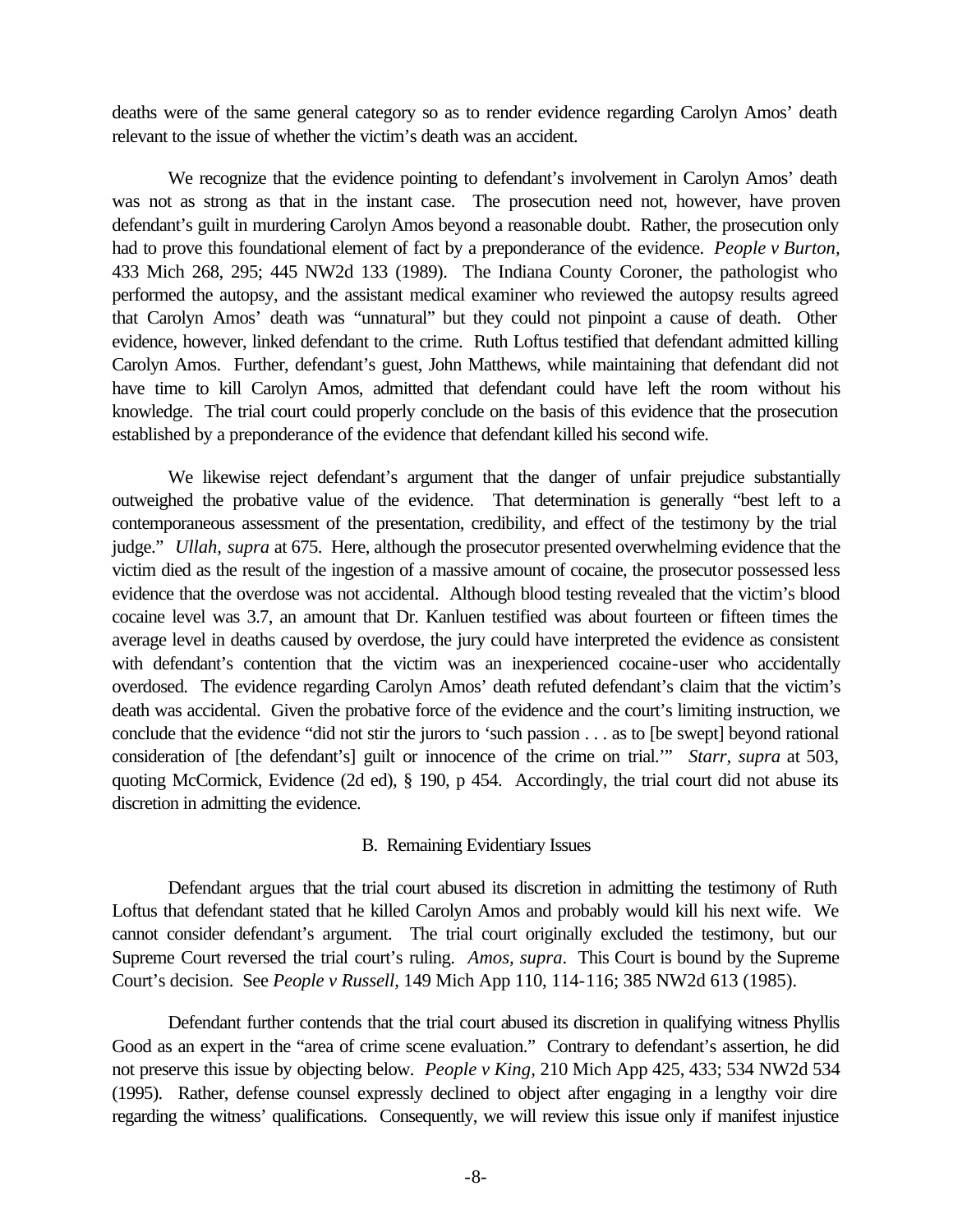would result from our failure to review. *Id.* No manifest injustice would result in this case because the trial court properly qualified Good as an expert in the use and distribution of cocaine and related crime scene evaluation on the basis of her extensive education and work experience in all aspects of drug use, distribution, and analysis. See *People v Haywood,* 209 Mich App 217, 225; 530 NW2d 497 (1995).

We likewise reject defendant's argument that the trial court abused its discretion in permitting Good to testify regarding matters allegedly outside of her expertise. The trial court properly admitted the evidence. An expert may testify in the form of an opinion on the basis of hearsay information and may opine regarding the ultimate issue to be decided by the jury. MRE 702-704. The jury, not this Court, must weigh the evidence. See *People v Drossart,* 99 Mich App 66, 81; 297 NW2d 863 (1980).

Defendant additionally argues that the trial court abused its discretion in admitting evidence regarding defendant's attempts to "pick up" women at a bar two days after the victim's death. We disagree. The trial court correctly concluded that the evidence was relevant. The defendant's alleged conduct and demeanor shortly after the death of the victim is generally admissible. See *People v Savage,* 225 Mich 84, 87; 195 NW 669 (1923); *People v Burke,* 38 Mich App 617, 621; 196 NW2d 830 (1972). Moreover, evidence of the defendant's conduct after a homicide is relevant to the issues of premeditation and deliberation. *People v Anderson,* 209 Mich App 527, 537; 531 NW2d 780 (1995). The trial court correctly determined that the danger of unfair prejudice did not substantially outweigh the probative value of the evidence in this case. Defendant's argument that the witness' testimony was not true is not pertinent to this Court's inquiry, but rather, is an issue for the jury. See *Lemmon, supra* at 646-647.

## IV. Sufficiency of the Evidence and Post Trial Motions

Defendant argues that the prosecution failed to prove beyond a reasonable doubt that he caused the victim's death and, further, that the trial court erred in denying his motion for judgment notwithstanding a verdict (JNOV) on this ground. We disagree. In reviewing the sufficiency of the evidence, we view the evidence in a light most favorable to the prosecution to determine whether a rational trier of fact could find the essential elements of the crime proven beyond a reasonable doubt. *People v Hutner,* 209 Mich App 280, 282; 530 NW2d 174 (1995). We review a motion for JNOV, which in a criminal case is actually a motion for directed verdict of acquittal under MCR 6.419(B), under the same standard. *People v Herbert,* 444 Mich 466, 473-474; 511 NW2d 654 (1993), overruled in part on other grounds 456 Mich 625 (1998).

The jury convicted defendant on two theories of first-degree murder—murder by poisoning and murder with premeditation and deliberation. MCL 750.316(1)(a); MSA 28.548(1)(a). Both theories require the intent to kill. *People v Austin,* 221 Mich 635, 644; 192 NW 590 (1923); *Anderson, supra* at 537. To support a conviction of first-degree murder under a murder by means of poison theory, the prosecution must prove that the defendant intentionally administered the poison with the intent to kill. *Austin, supra* at 644. "Poison" for purposes of the statute includes narcotics. *People v Brown,* 37 Mich App 192, 193; 194 NW2d 560 (1971). To support a conviction of first-degree premeditated murder, the prosecutor must prove that the act of killing was premeditated and deliberate. *Anderson, supra* at 537.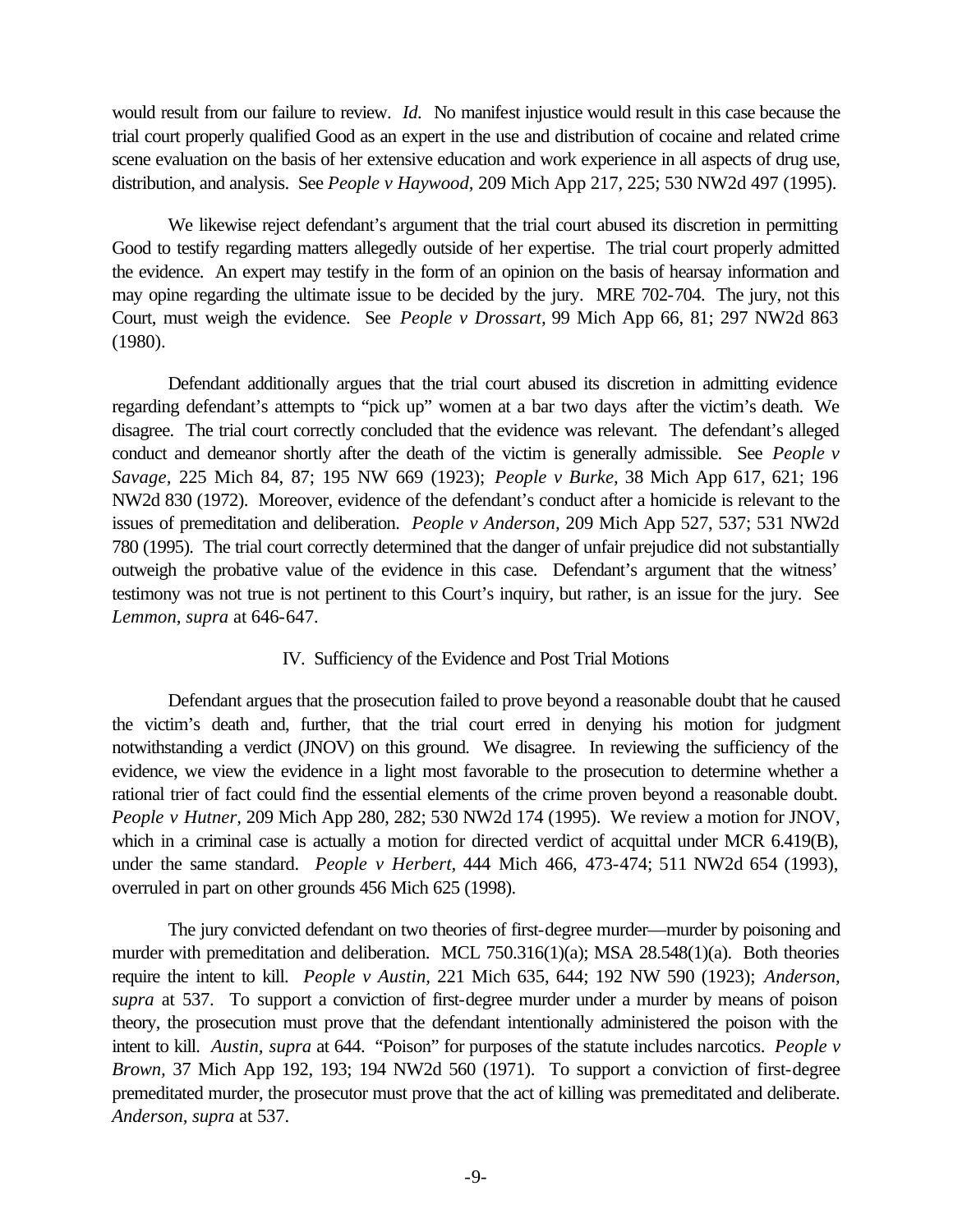Premeditation and deliberation require sufficient time to allow the defendant to take a second look. [*People v Schollaert,* 194 Mich App 158, 170; 486 NW2d 312 (1992).] The elements of premeditation and deliberation may be inferred from the circumstances surrounding the killing. *Id.* Premeditation may be established through evidence of the following factors: (1) the prior relationship of the parties; (2) the defendant's actions before the killing; (3) the circumstances of the killing itself; and (4) the defendant's conduct after the homicide. [*Anderson, supra* at 537.]

The prosecution presented sufficient evidence to support convictions under both theories of first-degree murder. The victim learned of defendant's affair with Mary Zellinger shortly before the victim's death and, according to her aunt, intended to divorce defendant. Zellinger testified that defendant admitted that he was financially "broke" during this period. Lab tests revealed that the victim died of cocaine poisoning and had an amount of cocaine in her blood fourteen or fifteen times that normally found in overdose cases. A crime scene expert testified that stains on the sheet upon which the victim's body was discovered were consistent with someone's attempt to clean her body and remove evidence of cocaine. Defendant and the victim were the only people in the hotel room, and defendant admittedly orchestrated the removal of two potentially important pieces of evidence, the syringe and washcloth. Defendant also allegedly expressed his intent to murder his "next wife" before marrying the victim. A rational jury could find beyond a reasonable doubt on the basis of this evidence that defendant caused the victim's death by poisoning her with cocaine, intended to kill her, and acted with premeditation and deliberation. Accordingly, the trial court properly denied defendant's motion.

We likewise reject, as having absolutely no merit, defendant's argument that the prosecutor failed to establish the corpus delicti of murder. The corpus delicti of murder requires proof, independent of a confession, of both a death and some criminal agency that caused the death. *People v McMahan,*  451 Mich 543, 549; 548 NW2d 199 (1996). In this case, defendant never confessed to the murder, but rather stated to the police, and maintained throughout these proceedings, that the victim used cocaine and he awoke to discover her dead body. In any event, the prosecutor presented evidence that the victim died as the result of ingesting a massive amount of cocaine some fifteen times the amount normally found in overdose cases. This evidence alone would have established the corpus delicti of murder. See *id.* at 550 & 551, n 13.

Defendant additionally argues that the jury's verdict was against the great weight of the evidence. Defendant, however, did not preserve this issue by moving for a new trial on this ground. *People v Hughey,* 186 Mich App 585, 594; 464 NW2d 914 (1990). Even assuming that defendant intended his oral motion for JNOV as a motion for new trial, the trial court did not abuse its discretion in denying the motion. The trial court does not act as the thirteenth juror when deciding such a motion. *Lemmon, supra* at 647. "Conflicting testimony, even when impeached to some extent, is an insufficient ground for granting a new trial." *Id.* The instant case primarily turned on defendant's credibility, for the jury had to weigh the evidence of guilt against defendant's testimony that he did not kill the victim, but rather, simply awoke to find her dead.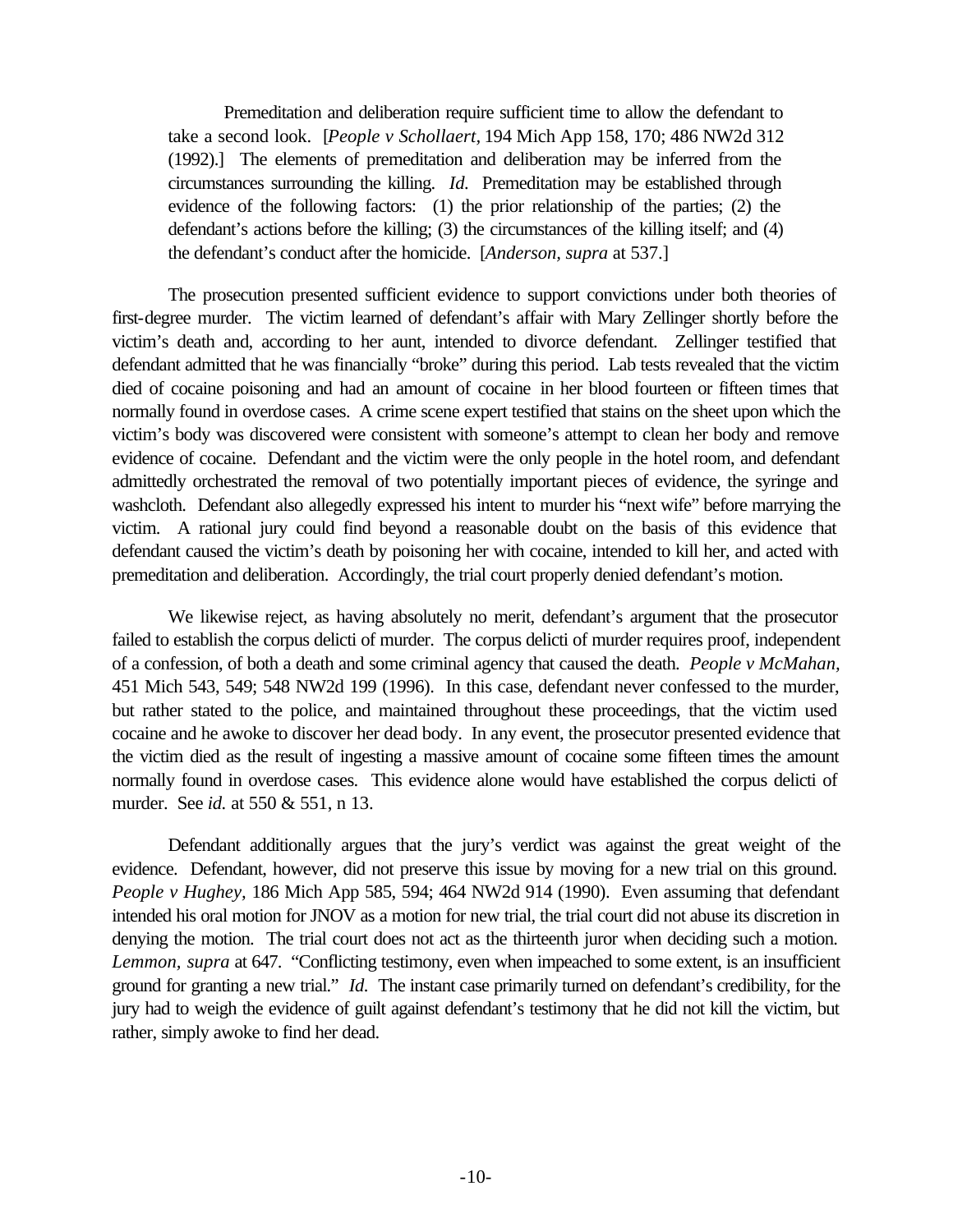#### V. Double Jeopardy

We agree that defendant's conviction and sentence on two counts of first-degree murder violates double jeopardy. "Multiple convictions and sentences for a single crime violate the constitutional guarantees against double jeopardy." *People v Zeitler,* 183 Mich App 68, 71; 454 NW2d 192 (1990). In *Austin, supra* at 644; the Michigan Supreme Court explained that murder "by means of poison" is included in the first-degree murder statute because "it results from a wilful, deliberate and premeditated act." Nevertheless, the prosecution does not have to prove deliberation and premeditation to support a conviction, but need only prove that defendant intentionally administered poison. See *Id.* Therefore, as is the case with convictions of both first-degree premeditated murder and first-degree felony murder for one death, the two convictions under different theories in the instant case violate double jeopardy. *Zeitler, supra* at 71.

This Court recently held in *People v Bigelow*, Mich App <sub>\_\_</sub>, \_\_; \_\_ NW2d \_\_ (1998), slip op pp 1-2, that the appropriate remedy to protect a defendant's rights against double jeopardy where he has been convicted of both first-degree felony murder and first-degree premeditated murder is to modify the judgment of sentence to reflect one conviction and sentence for first-degree murder supported by two theories. Following the rationale of *Bigelow,* we remand this case to the trial court for entry of an amended judgment of sentence specifying that defendant's conviction and sentence is for one count of first-degree murder supported by two theories: premeditated murder and murder by poisoning.

#### VI. Restitution

We agree with defendant that the sentencing court erred in ordering that he pay \$13,000 in restitution to the victim's estate for burial expenses without first holding a hearing to consider his objections and ability to pay.

The payment of restitution is governed by the Crime Victim's Rights Act. MCL 780.751 et seq.; MSA 28.1287(751) et seq. At the time of defendant's conviction, § 16(2) of the act mandated that the court order that the defendant make full restitution to his victims or his victims' estates. MCL 780.766(2); MSA 28.1287(766)(2). Section 16(6) provided that if the underlying crime involving bodily injury also resulted in death, the trial court could include the cost of the funeral and related services in the order of restitution. See MCL 780.766(5); MSA 28.1287(766)(5). Under § 16(13), the court had to consider "the defendant's earning ability, financial resources, and any other special circumstances that may have a bearing on the defendant's ability to pay" when determining the amount of restitution. Under § 17(1), the court had to consider "the amount of the loss sustained by any victim as a result of the offense, the financial resources and earning ability of the defendant, the financial needs of the defendant and the defendant's dependents, and such other factors as the court considers appropriate."3 See also *People v Guajardo,* 213 Mich App 198, 200-201; 539 NW2d 570 (1995).

In this case, the trial court erred in failing to conduct a hearing to resolve defendant's objections to restitution and to consider his assertion that he is unable to pay. *People v Law,* 223 Mich App 585, 590-592; 568 NW2d 90 (1997), lv gtd 457 Mich 853 (1998); *People v Avignone,* 198 Mich App 419, 424-425; 499 NW2d 376 (1993). The record reflects that defendant had less than \$1,500 in